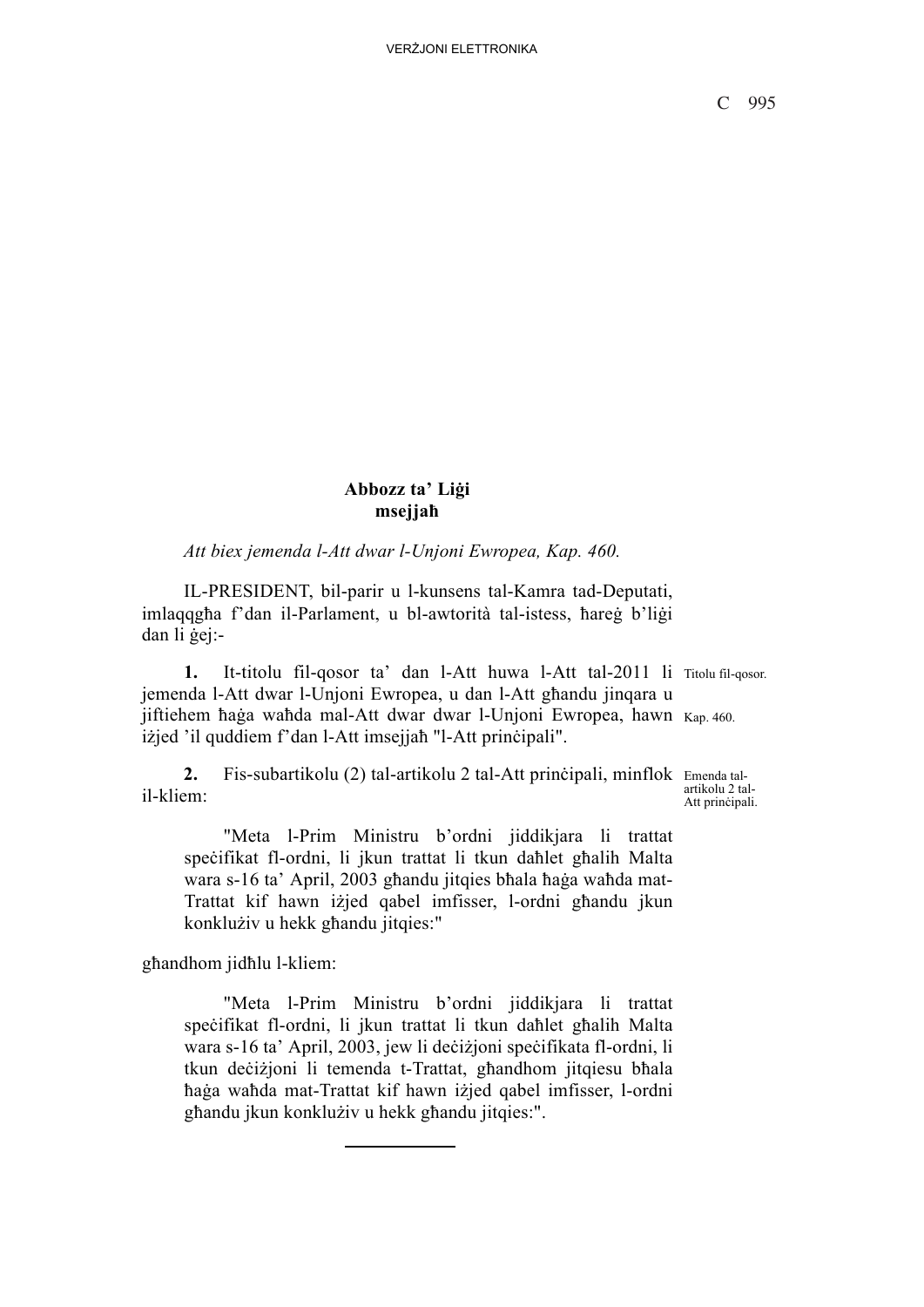## Ghanijiet u Raģunijiet

L-ghan ta' dan l-Abbozz ta' Ligi hu biex jaghmel l-artikolu 2(2) tal-Att dwar l-Unjoni Ewropea applikabbli ghall-Procedura ta' Revizjoni Simplifikata gdida biex jigi emendat it-Trattat, liema procedura giet introdotta bit-Trattat ta' Lisbona.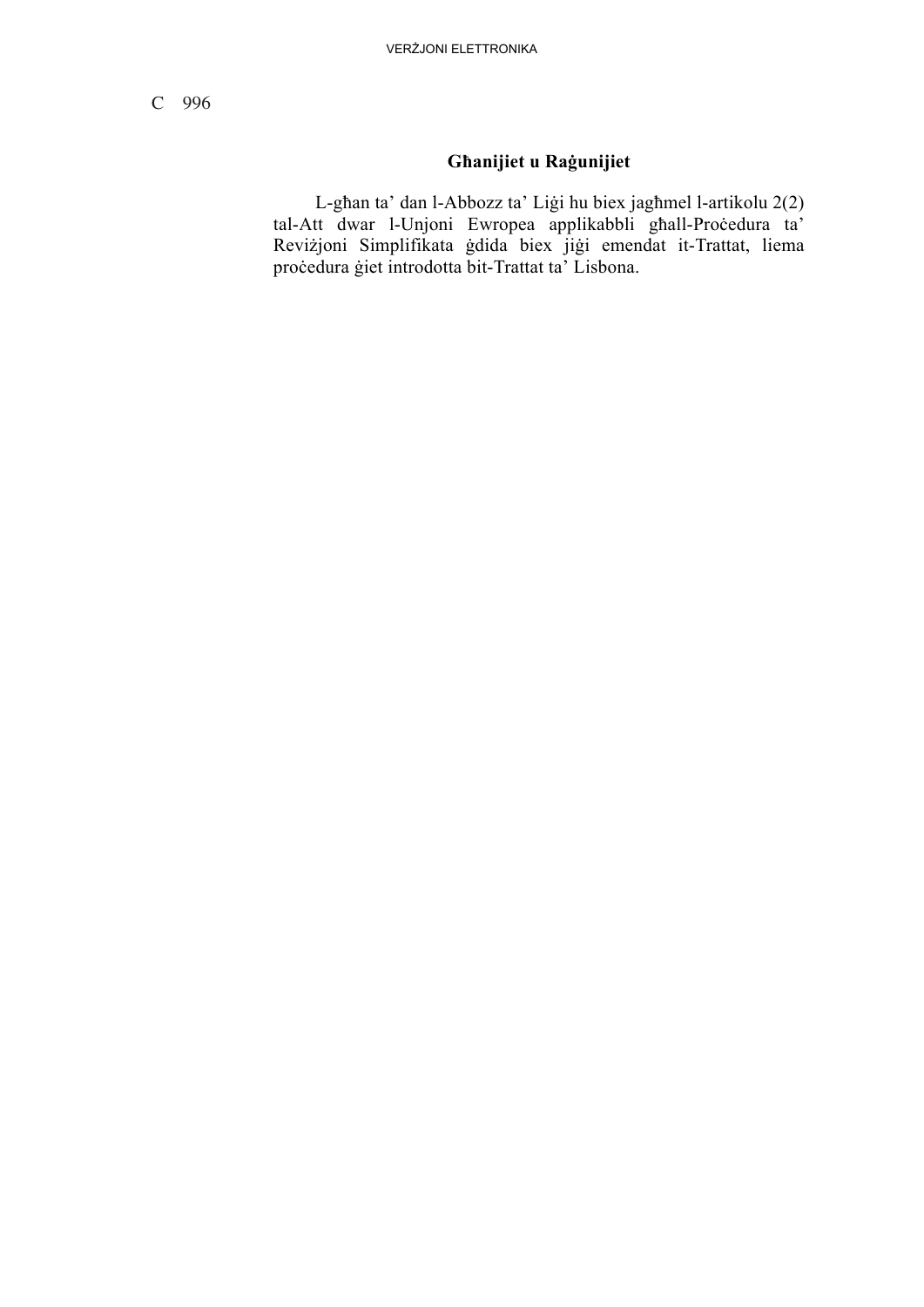## **A Bill entitled**

#### *AN ACT to amend the European Union Act, Cap. 460.*

BE IT ENACTED by the President, by and with the advice and consent of the House of Representatives, in this present Parliament assembled, and by the authority of the same as follows:-

1. The short title of this Act is the European Union short title. one with the European Union Act, hereinafter referred to as "the Cap. 460. (Amendment) Act, 2011 and this Act shall be read and construed as principal Act".

2. In sub-article (2) of article 2 of the principal Act, for the Amendment of words:

article 2 of the principal Act.

"If the Prime Minister by order declares that a treaty specified in the order being a treaty entered into by Malta after the 16th April, 2003 is to be regarded as one with the Treaty as herein defined, the order shall be conclusive that it is to be so regarded:",

there shall be substituted the words:

"If the Prime Minister by order declares that a treaty specified in the order being a treaty entered into by Malta after the 16th April, 2003, or that a decision specified in the order, being a decision that amends the Treaty, is to be regarded as one with the Treaty as herein defined, the order shall be conclusive that it is to be so regarded:".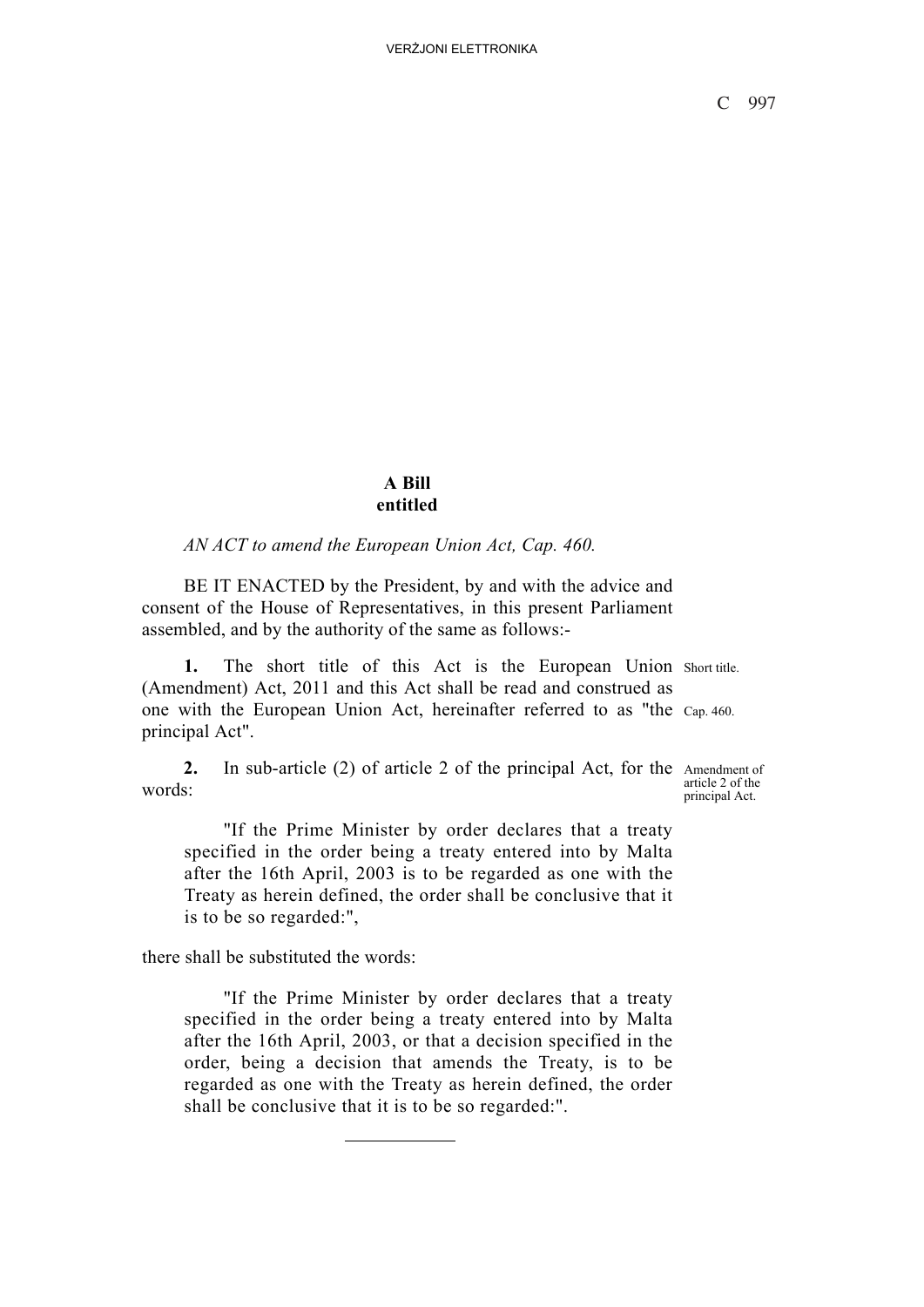C 998

# **Objects and Reasons**

The purpose of this Bill is to make article 2(2) of the European Union Act applicable to the new Simplified Revision Procedure to amend the Treaty, introduced by the Lisbon Treaty.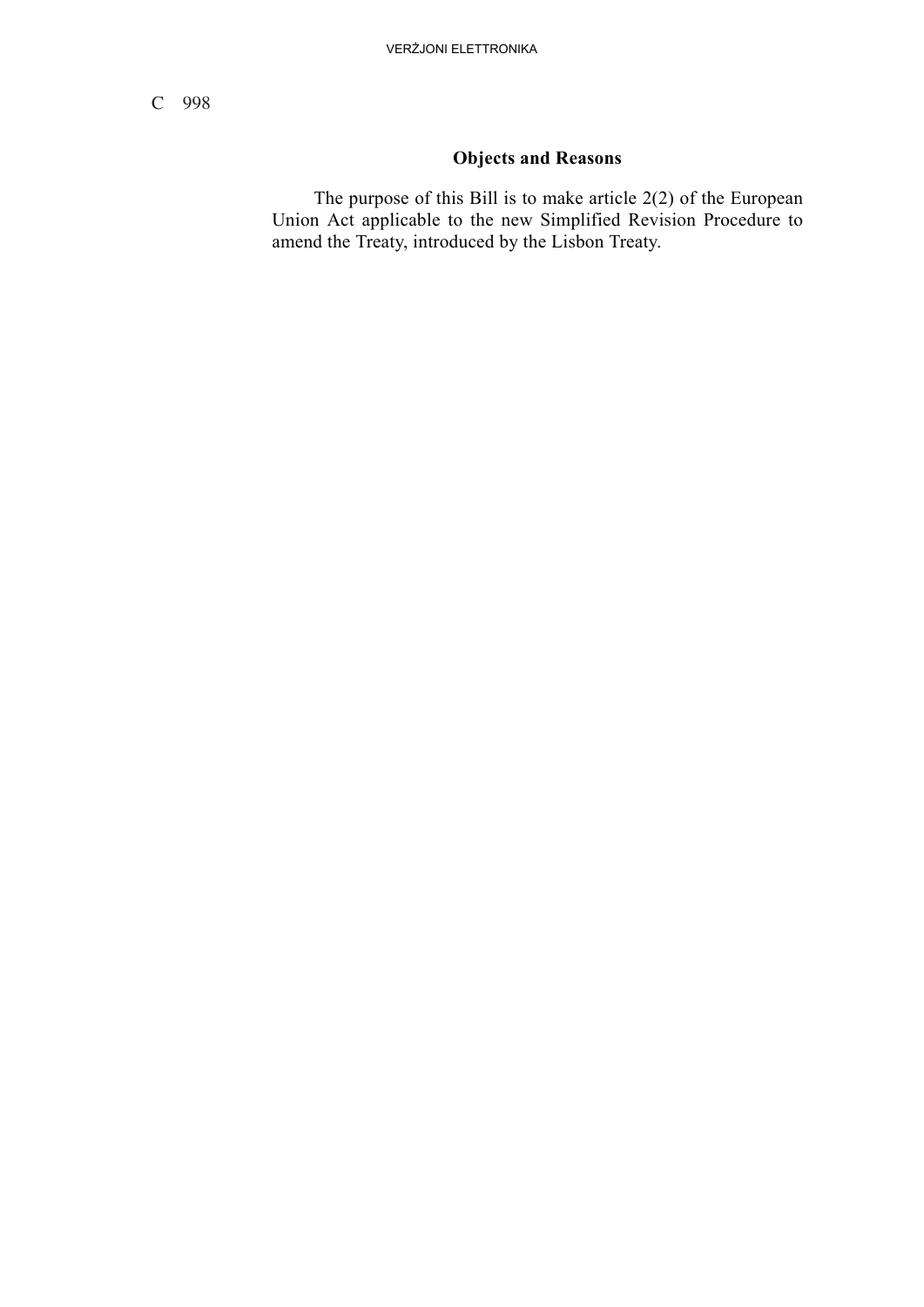**VERŻJONI ELETTRONIKA**